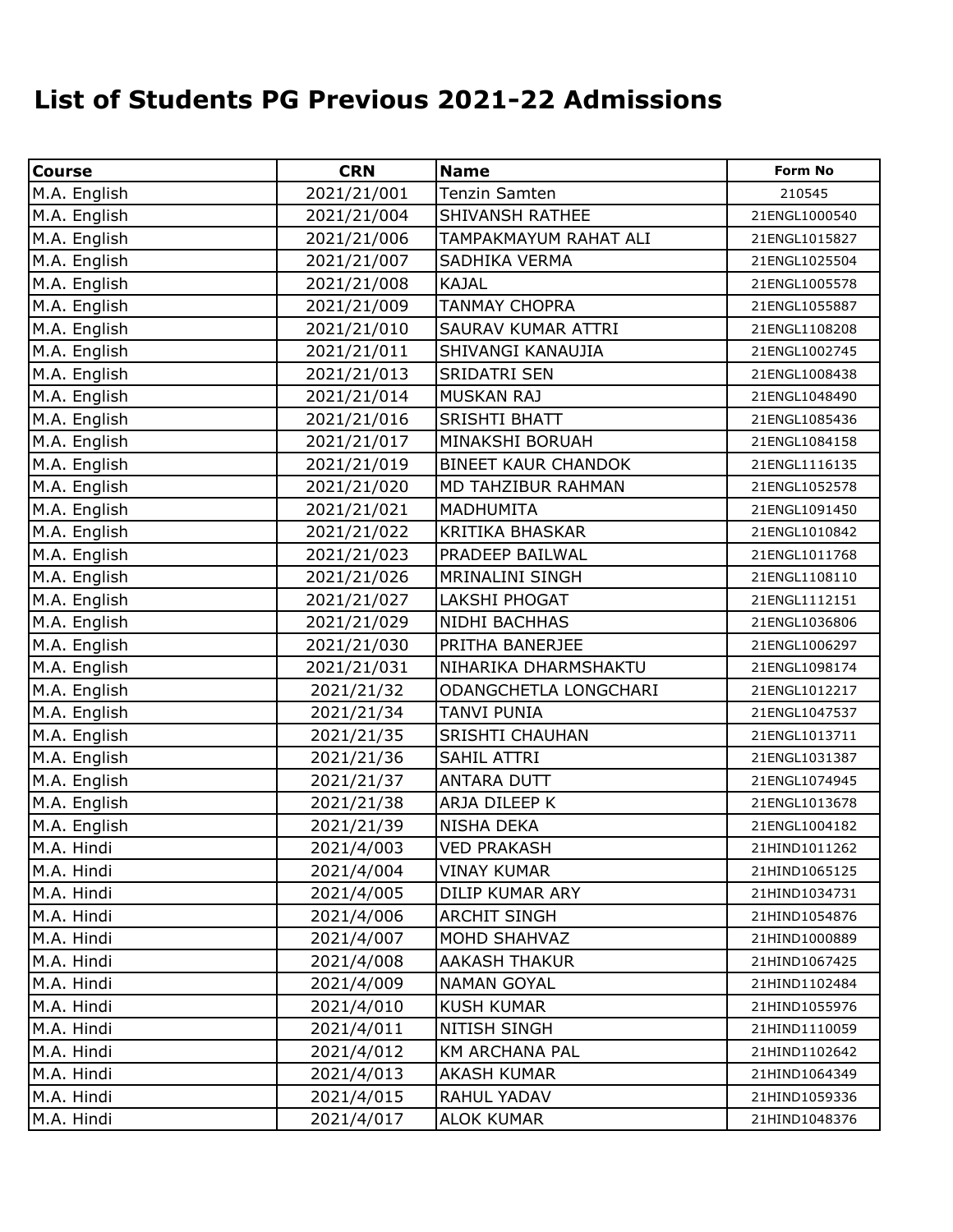| M.A. Hindi   | 2021/4/018  | <b>HEMENSO WALANG</b>      | 21HIND1007058 |
|--------------|-------------|----------------------------|---------------|
| M.A. Hindi   | 2021/4/020  | AMIT KUMAR ARYA            | 21HIND1029684 |
| M.A. Hindi   | 2021/4/021  | SHASHI PRAKASH PATHAK      | 21HIND1064494 |
| M.A. Hindi   | 2021/4/023  | PRIYANSHU PRIYDARSHI       | 21HIND1068844 |
| M.A. Hindi   | 2021/4/027  | Lijie Zhou                 | 210826        |
| M.A. Hindi   | 2021/4/028  | LI SHENGJIE                | 210851        |
| M.A. Hindi   | 2021/4/030  | <b>ASHISH KUMAR TIWARI</b> | 21HIND1046977 |
| M.A. Hindi   | 2021/4/031  | TANUJ RAJ                  | 21HIND1066038 |
| M.A. Hindi   | 2021/4/033  | SATISH KUMAR PATEL         | 21HIND1046800 |
| M.A. Hindi   | 2021/4/034  | RAKESH KUMAR YADAV         | 21HIND1126604 |
| M.A. Hindi   | 2021/4/035  | KOUSHAL KUMAR PANDEY       | 21HIND1147927 |
| M.A. Hindi   | 2021/4/036  | DHARAMVEER SINGH GURJAR    | 21HIND1133950 |
| M.A. Hindi   | 2021/4/037  | <b>SHYAM KUMAR MAHTO</b>   | 21HIND1070282 |
| M.A. Hindi   | 2021/4/038  | DIVYANSHI PANDEY           | 21HIND1059125 |
| M.A. Hindi   | 2021/4/039  | <b>VIKAS SINGH</b>         | 21HIND1137148 |
| M.A. Hindi   | 2021/4/040  | <b>SUWALAL</b>             | 21HIND1103777 |
| M.A. Hindi   | 2021/4/041  | <b>KOMAL</b>               | 21HIND1120192 |
| M.A. Hindi   | 2021/4/042  | <b>MANISH</b>              | 21HIND1060154 |
| M.A. Hindi   | 2021/4/043  | <b>UTKARSH SHUKLA</b>      | 21HIND1105797 |
| M.A. Hindi   | 2021/4/044  | ABHISHEK TIWARI            | 21HIND1144566 |
| M.A. History | 2021/25/004 | <b>TANAY GOYAL</b>         | 21HIST1016903 |
| M.A. History | 2021/25/005 | AKANKSHA NIDHI             | 21HIST1003924 |
| M.A. History | 2021/25/006 | <b>NEHA JHA</b>            | 21HIST1135743 |
| M.A. History | 2021/25/008 | <b>AMIT KUMAR</b>          | 21HIST1073706 |
| M.A. History | 2021/25/009 | SANYUKTA SALAM             | 21HIST1012978 |
| M.A. History | 2021/25/011 | <b>SWADESH KUMAR</b>       | 21HIST1105035 |
| M.A. History | 2021/25/012 | <b>SAMEER MEENA</b>        | 21HIST1032397 |
| M.A. History | 2021/25/014 | <b>NAVEEN</b>              | 21HIST1027799 |
| M.A. History | 2021/25/015 | <b>ARAV MEENA</b>          | 21HIST1108566 |
| M.A. History | 2021/25/016 | <b>RUPALI</b>              | 21HIST1069734 |
| M.A. History | 2021/25/017 | <b>AJAY KUMAR</b>          | 21HIST1024370 |
| M.A. History | 2021/25/018 | MOHD SHAHABUDDIN ANSARI    | 21HIST1087956 |
| M.A. History | 2021/25/020 | OLIVIA KEISHAM             | 21HIST1051704 |
| M.A. History | 2021/25/021 | SAURABH PRATAP             | 21HIST1091705 |
| M.A. History | 2021/25/022 | <b>SAKET KUMAR</b>         | 21HIST1137275 |
| M.A. History | 2021/25/030 | <b>JASHANDEEP SINGH</b>    | 21HIST1112607 |
| M.A. History | 2021/25/031 | <b>ABHISHEK</b>            | 21HIST1033027 |
| M.A. History | 2021/25/033 | PEMA ETON                  | 21HIST1136058 |
| M.A. History | 2021/25/037 | <b>ALOLIKA SUTRADHAR</b>   | 21HIST1009496 |
| M.A. History | 2021/25/038 | <b>JITENDRA SINGH</b>      | 21HIST1097155 |
| M.A. History | 2021/25/039 | PEMA YANGCHIN              | 21HIST1037392 |
| M.A. History | 2021/25/042 | <b>GAYATHRI KRISHNA S</b>  | 21HIST1003455 |
| M.A. History | 2021/25/043 | <b>TEJPAL SINGH</b>        | 21HIST1144072 |
| M.A. History | 2021/25/044 | <b>BHUPENDER YADAV</b>     | 21HIST1072349 |
| M.A. History | 2021/25/045 | <b>AJAY PATEL</b>          | 21HIST1060091 |
| M.A. History | 2021/25/046 | <b>SUKHA RAM</b>           | 21HIST1149252 |
| M.A. History | 2021/25/048 | AJAY SINGH                 | 21HIST1029663 |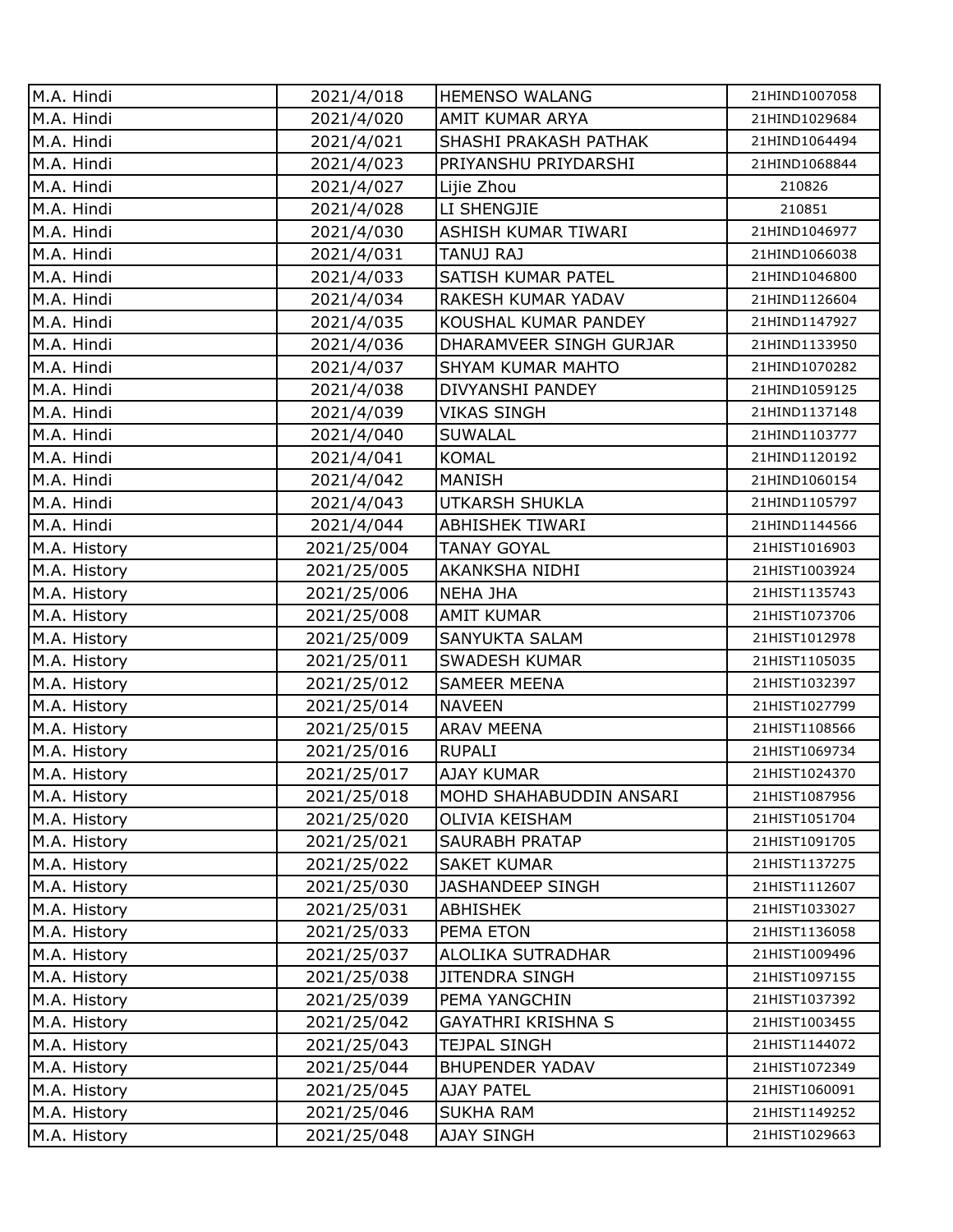| M.A. History              | 2021/25/051 | MANAS PRATIM SHARMA         | 21HIST1041237 |
|---------------------------|-------------|-----------------------------|---------------|
| M.A. History              | 2021/25/052 | <b>PRANAV RAJ</b>           | 21HIST1060504 |
| M.A. History              | 2021/25/054 | VIJENDRA KUMAR GURJJAR      | 21HIST1133958 |
| M.A. History              | 2021/25/057 | SHUBHAM KUMAR SINGH         | 21HIST1035852 |
| M.A. History              | 2021/25/58  | <b>ROHIT KUMAR CHOUBEY</b>  | 21HIST1025779 |
| M.A. History              | 2021/25/59  | <b>MANAN NAGPAL</b>         | 21HIST1003491 |
| M.A. History              | 2021/25/60  | <b>SOURAV SUMAN</b>         | 21HIST1029597 |
| M.A. History              | 2021/25/61  | LAXMI NARAYAN CHAKOTIYA     | 21HIST1112846 |
| M.A. History              | 2021/25/63  | <b>AADYA SAHAY</b>          | 21HIST1067808 |
| M.A. History              | 2021/25/64  | <b>KOMAL DALAL</b>          | 21HIST1037358 |
| M.A. History              | 2021/25/65  | NANDITA TRIVEDI             | 21HIST1018614 |
| M.A. History              | 2021/25/67  | <b>NIKHIL</b>               | 21HIST1114815 |
| M.A. History              | 2021/25/68  | <b>GAURAV SHARMA</b>        | 21HIST1094395 |
| M.A. History              | 2021/25/69  | <b>BHANU PRATAP GUPTA</b>   | 21HIST1093641 |
| M.A. History              | 2021/25/70  | <b>MONU</b>                 | 21HIST1011352 |
| M.A. History              | 2021/25/71  | <b>ANURAG SINGH KUSHWAH</b> | 21HIST1049661 |
| M.A. History              | 2021/25/72  | <b>JEREMIAH NEWME</b>       | 21HIST1069827 |
| M.A. History              | 2021/25/73  | <b>AVINI TYAGI</b>          | 21HIST1085970 |
| M.A. History              | 2021/25/74  | <b>ANIKET TOMAR</b>         | 21HIST1103866 |
| M.A. History              | 2021/25/75  | SWAPNAVA MALLICK            | 21HIST1101376 |
| M.A. History              | 2021/25/76  | MISHAB BIN HAMZA E          | 21HIST1001718 |
| M.A. History              | 2021/25/77  | SHRIYA SAUMYA               | 21HIST1068342 |
| M.A. History              | 2021/25/78  | <b>HARSHIT DISODIA</b>      | 21HIST1098280 |
| M.A. History              | 2021/25/79  | <b>RIYA GAMBHIR</b>         | 21HIST1103932 |
| M.A. Music (H) Vocal/Inst | 2021/44/001 | <b>KUMAR KAUSHAL</b>        | 21MUSI1095353 |
| M.A. Music (H) Vocal/Inst | 2021/44/002 | <b>AVNISH JHA</b>           | 21MUSI1119633 |
| M.A. Music (H) Vocal/Inst | 2021/44/003 | SARVSHRESHTHA MISHRA        | 21MUSI1121468 |
| M.A. Music (H) Vocal/Inst | 2021/44/004 | SHUDHANSHU SINGH            | 21MUSI1122063 |
| M.A. Music (H) Vocal/Inst | 2021/44/005 | HETARTHO CHATTERJEE         | 21MUSI1022514 |
| M.A. Music (H) Vocal/Inst | 2021/44/006 | <b>UPAMANYU SHARMA</b>      | 21MUSI1004669 |
| M.A. Music (H) Vocal/Inst | 2021/44/008 | <b>SHUBHAM</b>              | 21MUSI1049266 |
| M.A. Music (H) Vocal/Inst | 2021/44/009 | CHINMAYA IYER               | 21MUSI1077706 |
| M.A. Music (H) Vocal/Inst | 2021/44/010 | <b>ARYAN ABHISHEK</b>       | 21MUSI1122392 |
| M.A. Music (H) Vocal/Inst | 2021/44/011 | PIYUSH KUMAR                | 21MUSI1117179 |
| M.A. Music (H) Vocal/Inst | 2021/44/012 | <b>CHANDAN KUMAR</b>        | 21MUSI1088335 |
| M.A. Music (H) Vocal/Inst | 2021/44/013 | <b>AKASH SHARMA</b>         | 21MUSI1023078 |
| M.A. Music (H) Vocal/Inst | 2021/44/014 | VANSHAJ RAHEJA              | 21MUSI1115437 |
| M.A. Music (H) Vocal/Inst | 2021/44/015 | <b>ARJUN</b>                | 21MUSI1028194 |
| M.A. Music (H) Vocal/Inst | 2021/44/016 | <b>GURDITTA SINGH</b>       | 21MUSI1000711 |
| M.A. Music (H) Vocal/Inst | 2021/44/017 | <b>SUSHANT SATHU</b>        | 21MUSI1016723 |
| M.A. Music (H) Vocal/Inst | 2021/44/018 | ADNAN HUSSAIN               | 21MUSI1084202 |
| M.A. Music (H) Vocal/Inst | 2021/44/019 | <b>MANAN PANT</b>           | 21MUSI1061652 |
| M.A. Music (H) Vocal/Inst | 2021/44/020 | <b>KAMAL</b>                | 21MUSI1125086 |
| M.A. Music (H) Vocal/Inst | 2021/44/021 | <b>CHETAN AGARWAL</b>       | 21MUSI1121387 |
| M.A. Music (H) Vocal/Inst | 2021/44/022 | <b>ABHISHEK LODHI</b>       | 21MUSI1138997 |
| M.A. Music (H) Vocal/Inst | 2021/44/023 | <b>SHIVAM KAPOOR</b>        | 21MUSI1071250 |
| M.A. Music (H) Vocal/Inst | 2021/44/024 | <b>NAVEEN KUMAR</b>         | 21MUSI1132911 |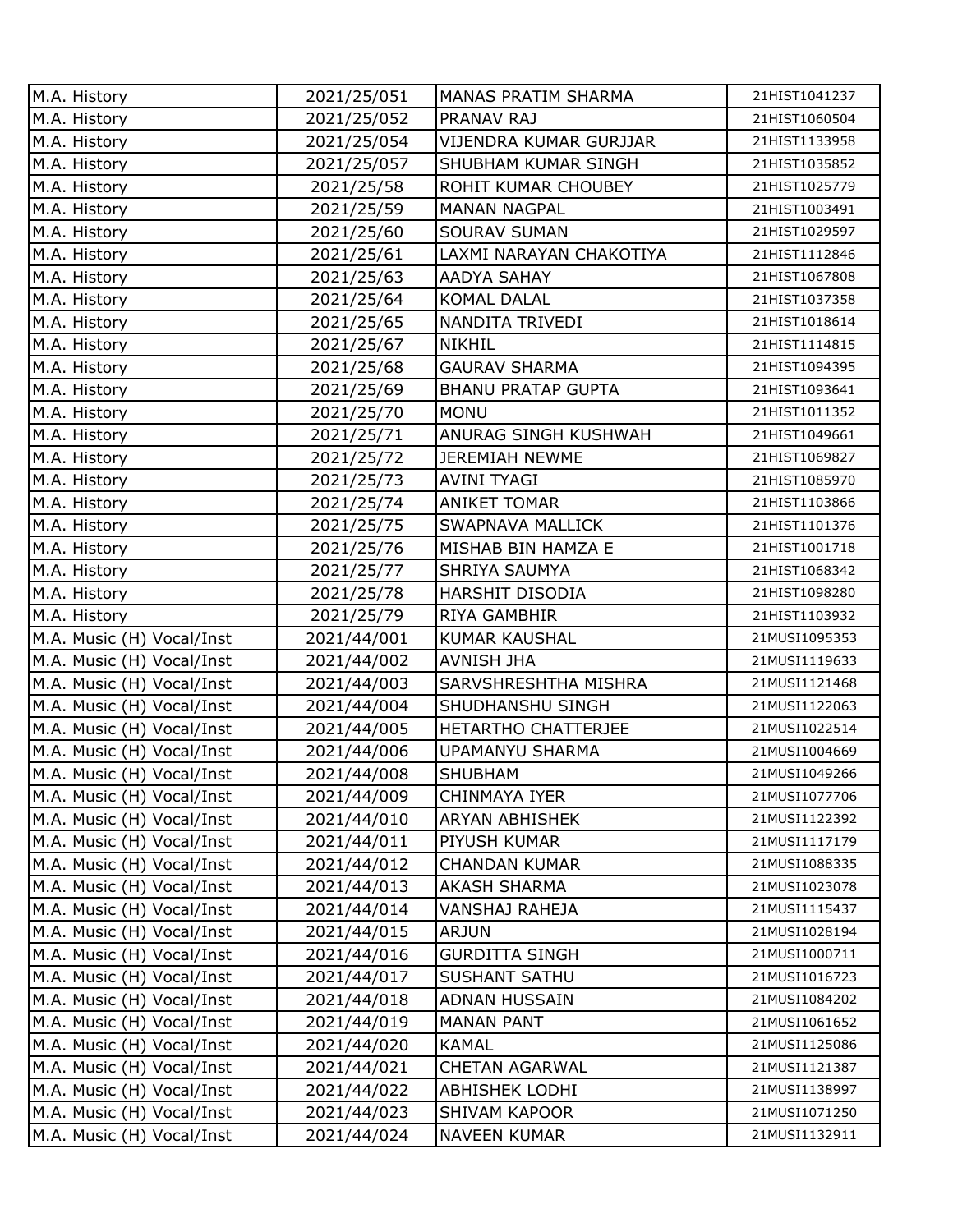| M.A. Music (H) Vocal/Inst   | 2021/44/026                   | <b>AKHIL CHAUHAN</b>                 | 21MUSI1094886 |
|-----------------------------|-------------------------------|--------------------------------------|---------------|
| M.A. Music (H) Vocal/Inst   | 2021/44/027                   | <b>ARJAV JAIN</b>                    | 21MUSI1120005 |
| M.A. Music (H) Vocal/Inst   | 2021/44/028                   | <b>GOPAL SONI</b>                    | 21MUSI1083408 |
| M.A. Music (H) Vocal/Inst   | 2021/44/029                   | <b>ASHISH DEY</b>                    | 21MUSI1038717 |
| M.A. Music (H) Vocal/Inst   | 2021/44/030                   | PUSHPENDRA NATH MISHRA               | 21MUSI1087896 |
| M.A. Music (H) Vocal/Inst   | 2021/45/001                   | <b>GOVIND A NAIR</b>                 | 21MUSI1129850 |
| M.A. Music (H) Vocal/Inst   | 2021/45/002                   | <b>SREERAG</b>                       | 21MUSI1061483 |
| M.A. Music (P) (Tabla/Pakh) | 2021/46/001                   | <b>ANKUSH KUMAR</b>                  | 21MUSI1049042 |
| M.A. Music (P) (Tabla/Pakh) | 2021/46/002                   | SAURAV KUMAR JHA                     | 21MUSI1061798 |
| M.A. Music (P) (Tabla/Pakh) | 2021/46/003                   | KISHAN KUMAR RAI                     | 21MUSI1054776 |
| M.A. Music (P) (Tabla/Pakh) | 2021/46/004                   | <b>DIVYANSH KUMAR</b>                | 21MUSI1053696 |
| M.A. Music (P) (Tabla/Pakh) | 2021/46/005                   | <b>NISARG NEGI</b>                   | 21MUSI1070104 |
| M.A. Music (P) (Tabla/Pakh) | 2021/46/006                   | PANKAJ RAM                           | 21MUSI1122739 |
| M.A. Music (P) (Tabla/Pakh) | 2021/46/007                   | <b>SHRISTI KAPOOR</b>                | 21MUSI1060013 |
| M.A. Music (P) (Tabla/Pakh) | 2021/46/008                   | SUBHRAJIT BARUAH                     | 21MUSI1126994 |
| M.A. Music (P) (Tabla/Pakh) | 2021/46/009                   | <b>SUKANT KRISHNA</b>                | 21MUSI1008070 |
| M.A. Music (P) (Tabla/Pakh) | 2021/46/010                   | WEWISH ACHRIST PATHAK                | 21MUSI1129529 |
| M.A. Music (P) (Tabla/Pakh) | 2021/46/011                   | <b>SAKSHAM SINGH</b>                 | 21MUSI1123591 |
| M.A. Music (P) (Tabla/Pakh) | 2021/46/012                   | PIYUSH                               | 21MUSI1134123 |
| M.A. Music (P) (Tabla/Pakh) | 2021/46/013                   | KULVINDER SINGH                      | 21MUSI1151939 |
| M.A. Music (P) (Tabla/Pakh) | 2021/46/014                   | RAHUL KUMAR RANJAN                   | 21MUSI1123512 |
| M.A. Music (P) (Tabla/Pakh) | 2021/46/015                   | <b>BASANT SINGH</b>                  | 21MUSI1111645 |
| M.A. Music (P) (Tabla/Pakh) | 2021/46/016                   | <b>AISHWARY BAJPAI</b>               | 21MUSI1114628 |
| M.A. Music (P) (Tabla/Pakh) | 2021/46/017                   | SARVPRIYA GUPTA                      | 21MUSI1008276 |
| M.A. Music (P) (Tabla/Pakh) | 2021/46/018                   | <b>SACHIN KUMAR</b>                  | 21MUSI1048187 |
| M.A. Music (P) (Tabla/Pakh) | 2021/46/019                   | <b>ANKUR UPADHYAY</b>                | 21MUSI1149143 |
| M.A. Philosophy             |                               | 2021/MAPHIL/004 AVINASH KUMAR PANDEY | 21PHIL1112775 |
| M.A. Philosophy             | 2021/MAPHIL/005 CHAITANYA     |                                      | 21PHIL1081941 |
| M.A. Philosophy             |                               | 2021/MAPHIL/006   MOIRANGTHEM DELISH | 21PHIL1044650 |
| M.A. Philosophy             | 2021/MAPHIL/009 RANA NEOG     |                                      | 21PHIL1070489 |
| M.A. Philosophy             |                               | 2021/MAPHIL/012 PRAKASH PATHAK       | 21PHIL1146294 |
| M.A. Philosophy             |                               | 2021/MAPHIL/013 CHANCHAL KUMAR YADAV | 21PHIL1101174 |
| M.A. Philosophy             | 2021/MAPHIL/014 GOURAV SONI   |                                      | 21PHIL1047650 |
| M.A. Philosophy             |                               | 2021/MAPHIL/015 TRILOK SINGH KANWAR  | 21PHIL1139918 |
| M.A. Philosophy             | 2021/MAPHIL/016 ALEGA KARTHIK |                                      | 21PHIL1116978 |
| M.A. Philosophy             | 2021/MAPHIL/017 JEBIN AKHTAR  |                                      | 21PHIL1026896 |
| M.A. Philosophy             | 2021/MAPHIL/018 EKTA KUMARI   |                                      | 21PHIL1102505 |
| M.A. Philosophy             | 2021/MAPHIL/019 RIYA TANWAR   |                                      | 21PHIL1000543 |
| M.A. Philosophy             | 2021/MAPHIL/020 POOJA CHAUHAN |                                      | 21PHIL1005196 |
| M.A. Philosophy             |                               | 2021/MAPHIL/021 ADITYA PRATAP SINGH  | 21PHIL1034910 |
| M.A. Philosophy             |                               | 2021/MAPHIL/022 VIDUSHI AGRAWAL      | 21PHIL1150921 |
| M.A. Philosophy             | 2021/MAPHIL/023 VINAY         |                                      | 21PHIL1005184 |
| M.A. Philosophy             | 2021/MAPHIL/024               | <b>SANIDHYA PRAKASH</b>              | 21PHIL1015384 |
| M.A. Philosophy             | 2021/MAPHIL/025               | <b>VAIBHAVEE PRIYA</b>               | 21PHIL1057332 |
| M.A. Political Science      | 2021/26/005                   | KUSHAGRA MISHRA                      | 21POLI1068183 |
| M.A. Political Science      | 2021/26/008                   | MANMOHAN M                           | 21POLI1036628 |
| M.A. Political Science      | 2021/26/013                   | DEEPAK KUMAR                         | 21POLI1090154 |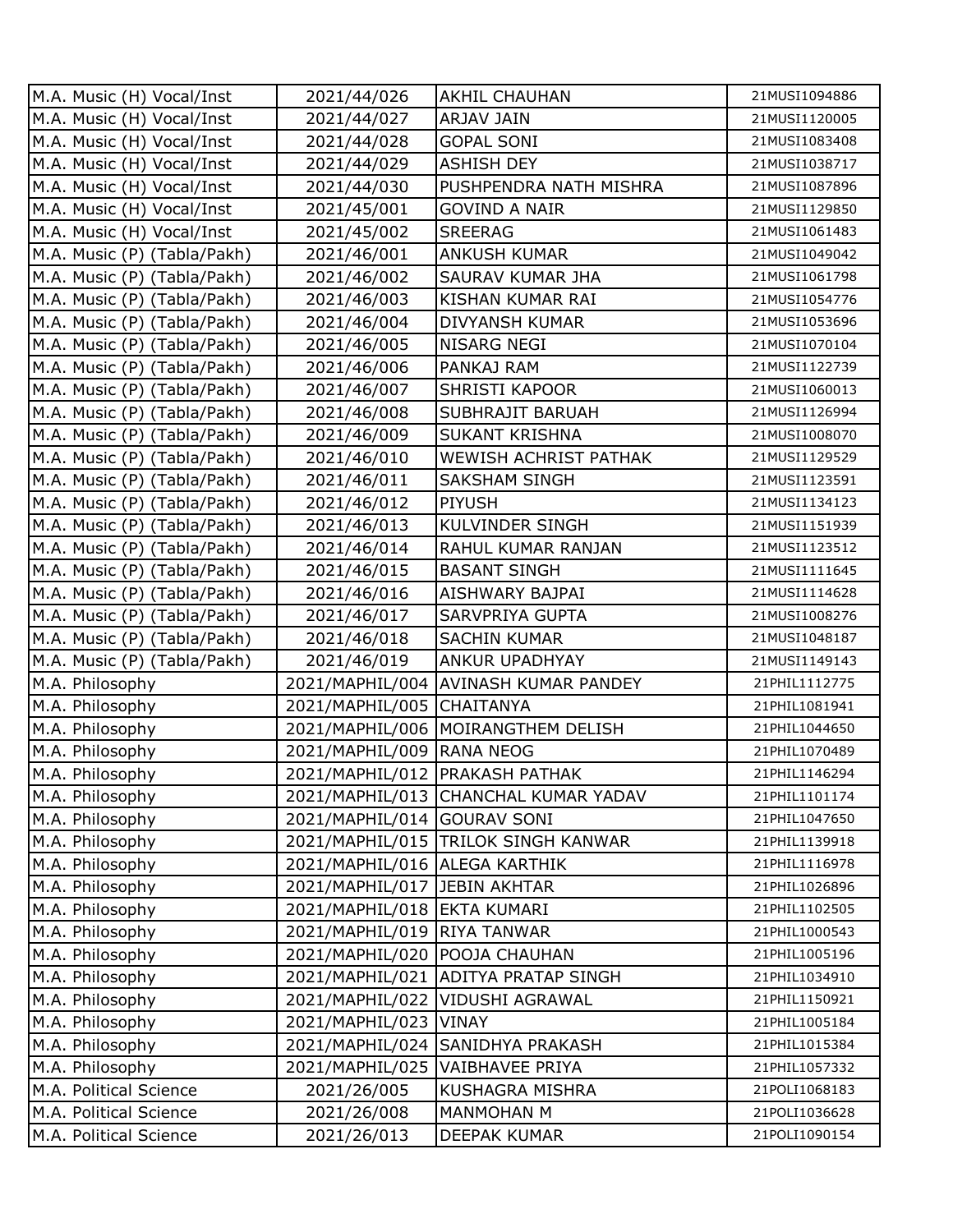| M.A. Political Science | 2021/26/016 | <b>AYUSHI SAXENA</b>       | 21POLI1069706 |
|------------------------|-------------|----------------------------|---------------|
| M.A. Political Science | 2021/26/018 | RISHAV RANJAN              | 21POLI1001185 |
| M.A. Political Science | 2021/26/019 | SHIVANJALI                 | 21POLI1020017 |
| M.A. Political Science | 2021/26/020 | SHEIKH RAISHA TABASSUM     | 21POLI1080055 |
| M.A. Political Science | 2021/26/021 | <b>JYOTI KONGRAILATPAM</b> | 21POLI1028800 |
| M.A. Political Science | 2021/26/022 | <b>VIDUSHI SAGAR</b>       | 21POLI1081437 |
| M.A. Political Science | 2021/26/023 | <b>AKANKSHA</b>            | 21POLI1043767 |
| M.A. Political Science | 2021/26/025 | RIYA YADAV                 | 21POLI1072408 |
| M.A. Political Science | 2021/26/026 | <b>CHELLE SRI HARSHA</b>   | 21POLI1017754 |
| M.A. Political Science | 2021/26/027 | <b>HIMANI</b>              | 21POLI1103796 |
| M.A. Political Science | 2021/26/029 | ANJALI KUMARI              | 21POLI1059912 |
| M.A. Political Science | 2021/26/030 | <b>REENA MEENA</b>         | 21POLI1104180 |
| M.A. Political Science | 2021/26/031 | <b>MONTI</b>               | 21POLI1028477 |
| M.A. Political Science | 2021/26/034 | RANJANA KATARIA            | 21POLI1009909 |
| M.A. Political Science | 2021/26/036 | <b>RUCHI DUBEY</b>         | 21POLI1030157 |
| M.A. Political Science | 2021/26/039 | <b>AJAY KUMAR</b>          | 21POLI1057047 |
| M.A. Political Science | 2021/26/040 | <b>GAURAV</b>              | 21POLI1028846 |
| M.A. Political Science | 2021/26/046 | <b>ANKIT RAJ</b>           | 21POLI1088009 |
| M.A. Political Science | 2021/26/047 | <b>TENZIN YANGCHEN</b>     | 210290        |
| M.A. Political Science | 2021/26/048 | Numon Aminov               | 211848        |
| M.A. Political Science | 2021/26/049 | <b>ARYAN</b>               | 21POLI1069286 |
| M.A. Political Science | 2021/26/050 | SHIVANSHU                  | 21POLI1072821 |
| M.A. Political Science | 2021/26/051 | <b>ABHISHEK SHARMA</b>     | 21POLI1010511 |
| M.A. Political Science | 2021/26/053 | <b>JHARNA KAMDAR</b>       | 21POLI1112969 |
| M.A. Political Science | 2021/26/055 | <b>TARUSHA SHARMA</b>      | 21POLI1052511 |
| M.A. Political Science | 2021/26/056 | <b>RASHI RAJPUT</b>        | 21POLI1069042 |
| M.A. Political Science | 2021/26/057 | <b>MARIYAM HUSNA</b>       | 21POLI1134848 |
| M.A. Political Science | 2021/26/058 | PRAVAL PRATAP SINGH        | 21POLI1122444 |
| M.A. Political Science | 2021/26/059 | ADITYA KUMAR RAI           | 21POLI1056787 |
| M.A. Political Science | 2021/26/061 | SONAL JAIN                 | 21POLI1067309 |
| M.A. Political Science | 2021/26/062 | <b>MUSKAN ASSUDANI</b>     | 21POLI1002035 |
| M.A. Political Science | 2021/26/064 | <b>GUNTASH GILL</b>        | 21POLI1078094 |
| M.A. Political Science | 2021/26/065 | AVINASH KUMAR MISHRA       | 21POLI1070341 |
| M.A. Political Science | 2021/26/066 | ABHIGYAN                   | 21POLI1046540 |
| M.A. Political Science | 2021/26/068 | RISHI MISHRA               | 21POLI1042425 |
| M.A. Political Science | 2021/26/069 | NIHAL BADUSHA P Y          | 21POLI1067735 |
| M.A. Political Science | 2021/26/070 | SWATI YADAV                | 21POLI1071332 |
| M.A. Political Science | 2021/26/071 | <b>SACHIN MINA</b>         | 21POLI1024886 |
| M.A. Political Science | 2021/26/072 | <b>SURESH KUMAR</b>        | 21POLI1001174 |
| M.A. Political Science | 2021/26/073 | PRASHANT SAGAR             | 21POLI1044401 |
| M.A. Political Science | 2021/26/074 | CHHAVI SINGH               | 21POLI1081095 |
| M.A. Political Science | 2021/26/075 | POOJA NAIK                 | 21POLI1125098 |
| M.A. Political Science | 2021/26/076 | <b>SATYAM</b>              | 21POLI1123224 |
| M.A. Political Science | 2021/26/077 | <b>SAWANT KUMAR</b>        | 21POLI1036584 |
| M.A. Political Science | 2021/26/079 | MANGESHI SINGH             | 21POLI1002907 |
| M.A. Political Science | 2021/26/080 | AMRITANSHU SINGH YADAV     | 21POLI1113582 |
| M.A. Political Science | 2021/26/081 | BORIS DOLEY                | 21POLI1047459 |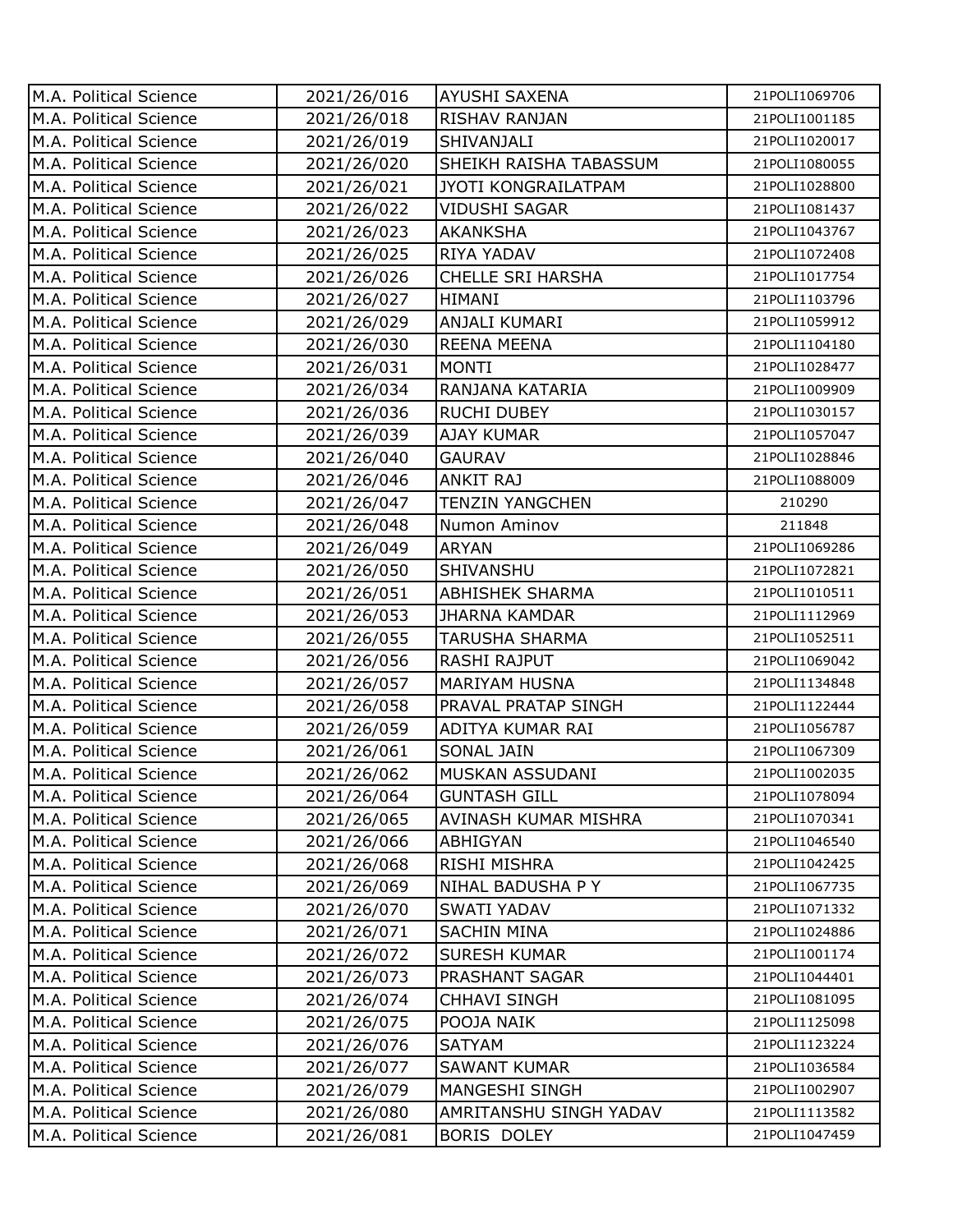| M.A. Political Science | 2021/26/082 | SWARIT SHARMA            | 21POLI1125073 |
|------------------------|-------------|--------------------------|---------------|
| M.A. Political Science | 2021/26/083 | <b>KUSH</b>              | 21POLI1084558 |
| M.A. Political Science | 2021/26/084 | SUSHIL KUMAR             | 21POLI1007226 |
| M.A. Political Science | 2021/26/086 | PREETI KUMARI            | 21POLI1029856 |
| M.A. Sanskrit          | 2021/23/001 | <b>HAPPY SOURAV</b>      | 21SANS1013196 |
| M.A. Sanskrit          | 2021/23/002 | SHIVAM TIWARI            | 21SANS1031507 |
| M.A. Sanskrit          | 2021/23/003 | SHASHIKANT KUMAR         | 21SANS1114728 |
| M.A. Sanskrit          | 2021/23/004 | DIMPLE KAIN              | 21SANS1000541 |
| M.A. Sanskrit          | 2021/23/005 | PRASHANT                 | 21SANS1068753 |
| M.A. Sanskrit          | 2021/23/006 | <b>KESHAV KUMAR</b>      | 21SANS1139518 |
| M.A. Sanskrit          | 2021/23/007 | <b>ROHIT</b>             | 21SANS1096573 |
| M.A. Sanskrit          | 2021/23/008 | <b>KESHAV SENGAR</b>     | 21SANS1110994 |
| M.A. Sanskrit          | 2021/23/009 | <b>ABHISHEK JHA</b>      | 21SANS1025408 |
| M.A. Sanskrit          | 2021/23/010 | <b>SACHIN</b>            | 21SANS1033362 |
| M.A. Sanskrit          | 2021/23/011 | <b>PARUL</b>             | 21SANS1094869 |
| M.A. Sanskrit          | 2021/23/013 | <b>AJAY KUMAR</b>        | 21SANS1123924 |
| M.A. Sanskrit          | 2021/23/014 | SAUMYA PRAKASH MEHER     | 21SANS1120798 |
| M.A. Sanskrit          | 2021/23/016 | PRASHANT                 | 21SANS1104537 |
| M.A. Sanskrit          | 2021/23/017 | <b>DEEPAK</b>            | 21SANS1061456 |
| M.A. Sanskrit          | 2021/23/018 | <b>ASHISH SINGH NEGI</b> | 21SANS1047615 |
| M.A. Sanskrit          | 2021/23/019 | <b>ASIT RANJAN</b>       | 21SANS1085843 |
| M.A. Sanskrit          | 2021/23/020 | PRANJAL KUSHWAH          | 21SANS1124997 |
| M.A. Sanskrit          | 2021/23/022 | SATYAM MISHRA            | 21SANS1123739 |
| M.A. Sanskrit          | 2021/23/023 | <b>INDERDEV YADAV</b>    | 21SANS1086400 |
| M.A. Sanskrit          | 2021/23/024 | <b>AKHIL NAIN</b>        | 21SANS1072201 |
| M.A. Sanskrit          | 2021/23/025 | <b>VIKASH MISHRA</b>     | 21SANS1109060 |
| M.A. Sanskrit          | 2021/23/026 | <b>BHAGWAT KUMAR</b>     | 21SANS1143131 |
| M.A. Sanskrit          | 2021/23/027 | <b>PARTEEK SHARMA</b>    | 21SANS1033661 |
| M.A. Sanskrit          | 2021/23/028 | SHIVANI                  | 21SANS1138932 |
| M.A. Sanskrit          | 2021/23/029 | <b>SUDHIR PANDEY</b>     | 21SANS1144770 |
| M.A. Sanskrit          | 2021/23/030 | <b>JAYA</b>              | 21SANS1150766 |
| M.A. Sanskrit          | 2021/23/032 | <b>VIKAS KUMAR</b>       | 21SANS1093150 |
| M.A. Sanskrit          | 2021/23/033 | <b>RAJAT</b>             | 21SANS1019672 |
| M.Com                  | 2021/30/01  | Tenzin Palzom            | 210332        |
| M.Com                  | 2021/30/02  | TANYA VERMA              | 21COMM1079826 |
| M.Com                  | 2021/30/03  | <b>KIRAN</b>             | 21COMM1015445 |
| M.Com                  | 2021/30/06  | <b>NEHA KUMARI</b>       | 21COMM1087926 |
| M.Com                  | 2021/30/12  | <b>KANCHAN RANI</b>      | 21COMM1127564 |
| M.Com                  | 2021/30/14  | SAUMYA PANDEY            | 21COMM1114202 |
| M.Com                  | 2021/30/15  | PURU ROHILLA             | 21COMM1095656 |
| M.Com                  | 2021/30/19  | SHIV KUMAR MEHTA         | 21COMM1134940 |
| M.Com                  | 2021/30/20  | <b>AMAN GUPTA</b>        | 21COMM1000484 |
| M.Com                  | 2021/30/22  | <b>REETIKA</b>           | 21COMM1124801 |
| M.Com                  | 2021/30/25  | HEMANT KUMAR PATEL       | 21COMM1104714 |
| M.Com                  | 2021/30/26  | <b>ABHISHEK SAGAR</b>    | 21COMM1074855 |
| M.Com                  | 2021/30/27  | <b>MANSI YADAV</b>       | 21COMM1114337 |
| M.Com                  | 2021/30/28  | KOMAL SAINI              | 21COMM1116956 |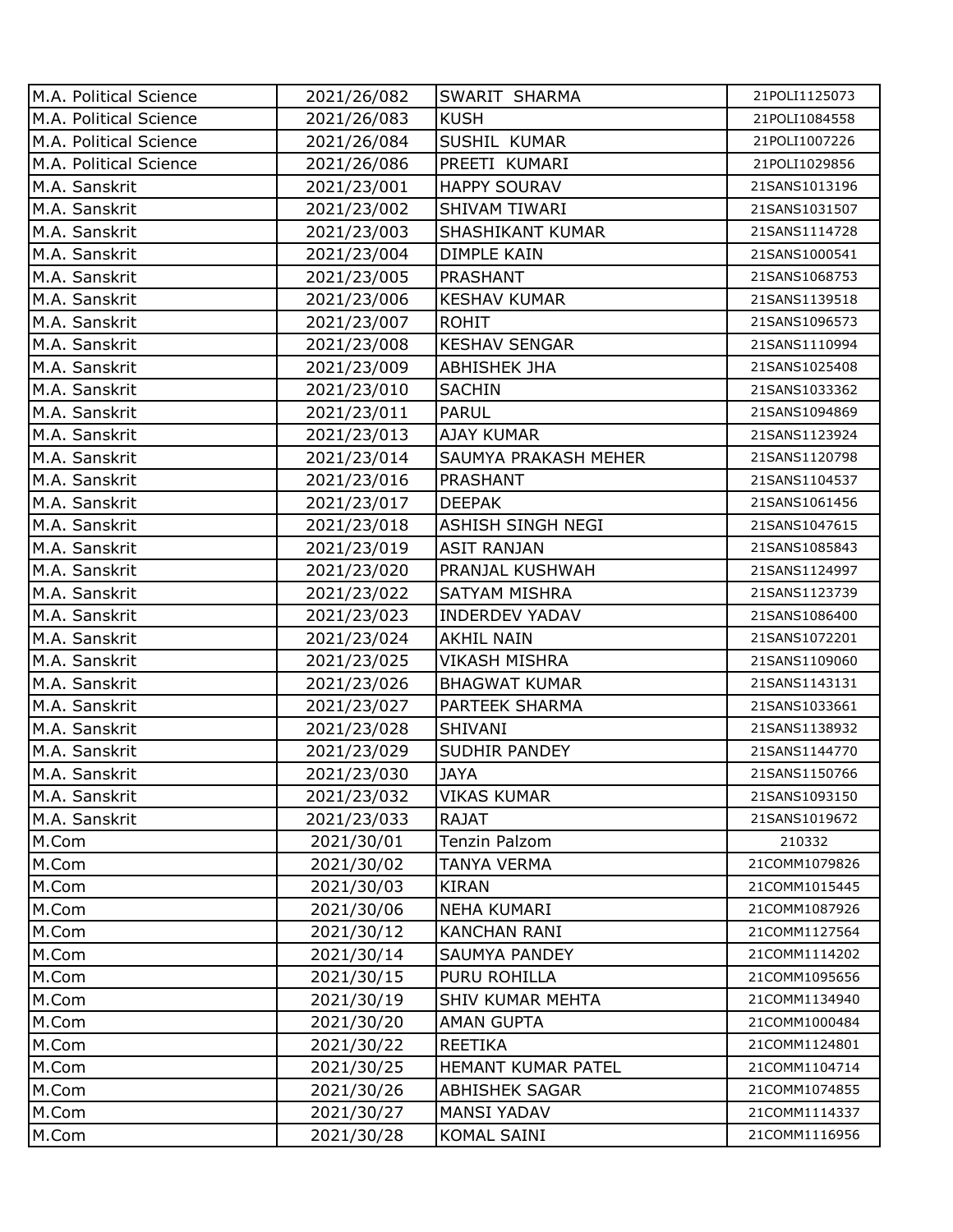| M.Com           | 2021/30/29  | AVANTIKA SHARMA      | 21COMM1088249 |
|-----------------|-------------|----------------------|---------------|
| M.Com           | 2021/30/30  | MUHAMMED RIYAS KP    | 21COMM1083153 |
| M.Com           | 2021/30/31  | PRAGYA RATHORIA      | 21COMM1134527 |
| M.Com           | 2021/30/33  | <b>SOFIA ARIF</b>    | 21COMM1005092 |
| M.Com           | 2021/30/34  | <b>MONIKA</b>        | 21COMM1033519 |
| M.Com           | 2021/30/35  | <b>NISHA BESRA</b>   | 21COMM1063783 |
| M.Com           | 2021/30/36  | <b>KASHISH GUPTA</b> | 21COMM1004534 |
| M.Com           | 2021/30/37  | DEEKSHA MALIK        | 21COMM1078026 |
| M.Com           | 2021/30/38  | <b>MEHAK KHAN</b>    | 21COMM1079965 |
| M.Com           | 2021/30/39  | DIVYA GIRHOTRA       | 21COMM1019734 |
| M.Com           | 2021/30/40  | PRATISHTHA PAL       | 21COMM1043494 |
| M.Com           | 2021/30/41  | <b>NAMAN KUMAR</b>   | 21COMM1148026 |
| M.Com           | 2021/30/42  | <b>PRATIBHA</b>      | 21COMM1097741 |
| M.Com           | 2021/30/43  | SHUBH SOLANKI        | 21COMM1016755 |
| M.Com           | 2021/30/44  | Sauryansh Shamsher J | 210863        |
| M.Sc. Botany    | 2021/35/001 | Chandrika            | 21BOTA1064965 |
| M.Sc. Botany    | 2021/35/004 | Bandana              | 21BOTA1077186 |
| M.Sc. Botany    | 2021/35/005 | Shivani Yadav        | 21BOTA1046648 |
| M.Sc. Botany    | 2021/35/006 | Sakshi Sharma        | 21BOTA1128018 |
| M.Sc. Botany    | 2021/35/007 | Naveen Kumar Singh   | 21BOTA1133522 |
| M.Sc. Botany    | 2021/35/008 | Meghna Mariam Mathew | 21BOTA1027273 |
| M.Sc. Botany    | 2021/35/011 | Nikhita              | 21BOTA1101163 |
| M.Sc. Botany    | 2021/35/012 | Saifali Dhyani       | 21BOTA1105113 |
| M.Sc. Chemistry | 2021/34/001 | <b>GAURAV MEENA</b>  | 21CHEM1043062 |
| M.Sc. Chemistry | 2021/34/002 | <b>SUMIT KUMAR</b>   | 21CHEM1090145 |
| M.Sc. Chemistry | 2021/34/003 | <b>PARUL</b>         | 21CHEM1028007 |
| M.Sc. Chemistry | 2021/34/004 | <b>NIKHIL</b>        | 21CHEM1058448 |
| M.Sc. Chemistry | 2021/34/005 | RUHANI SUKHIJA       | 21CHEM1146574 |
| M.Sc. Chemistry | 2021/34/007 | <b>CHETNA</b>        | 21CHEM1007842 |
| M.Sc. Chemistry | 2021/34/009 | GARIYASHI DEKA       | 21CHEM1014976 |
| M.Sc. Chemistry | 2021/34/010 | <b>PREETA</b>        | 21CHEM1087468 |
| M.Sc. Chemistry | 2021/34/011 | DHRITI SINGH         | 21CHEM1041750 |
| M.Sc. Chemistry | 2021/34/012 | <b>BHARTI SHARMA</b> | 21CHEM1021726 |
| M.Sc. Chemistry | 2021/34/013 | <b>TANIYA</b>        | 21CHEM1034508 |
| M.Sc. Chemistry | 2021/34/014 | <b>HIMANGI</b>       | 21CHEM1025663 |
| M.Sc. Chemistry | 2021/34/015 | <b>ABHISHEK BARA</b> | 21CHEM1131882 |
| M.Sc. Chemistry | 2021/34/018 | <b>NAMITA</b>        | 21CHEM1130198 |
| M.Sc. Chemistry | 2021/34/021 | PRANAV NEGI          | 21CHEM1084058 |
| M.Sc. Chemistry | 2021/34/022 | SALONI SHARMA        | 21CHEM1083608 |
| M.Sc. Chemistry | 2021/34/023 | DIBYESH ADHIA        | 21CHEM1058695 |
| M.Sc. Chemistry | 2021/34/024 | AMIT                 | 21CHEM1066361 |
| M.Sc. Chemistry | 2021/34/026 | <b>AMIT TIWARI</b>   | 21CHEM1004120 |
| M.Sc. Chemistry | 2021/34/027 | SHUBHAM GODIYAL      | 21CHEM1102923 |
| M.Sc. Chemistry | 2021/34/028 | <b>SAHIL</b>         | 21CHEM1074378 |
| M.Sc. Chemistry | 2021/34/029 | <b>SAGAR LENKA</b>   | 21CHEM1035896 |
| M.Sc. Chemistry | 2021/34/030 | TAPAN KUMAR MOHANTY  | 21CHEM1096488 |
| M.Sc. Chemistry | 2021/34/031 | MOHAMED FAWAS        | 21CHEM1139634 |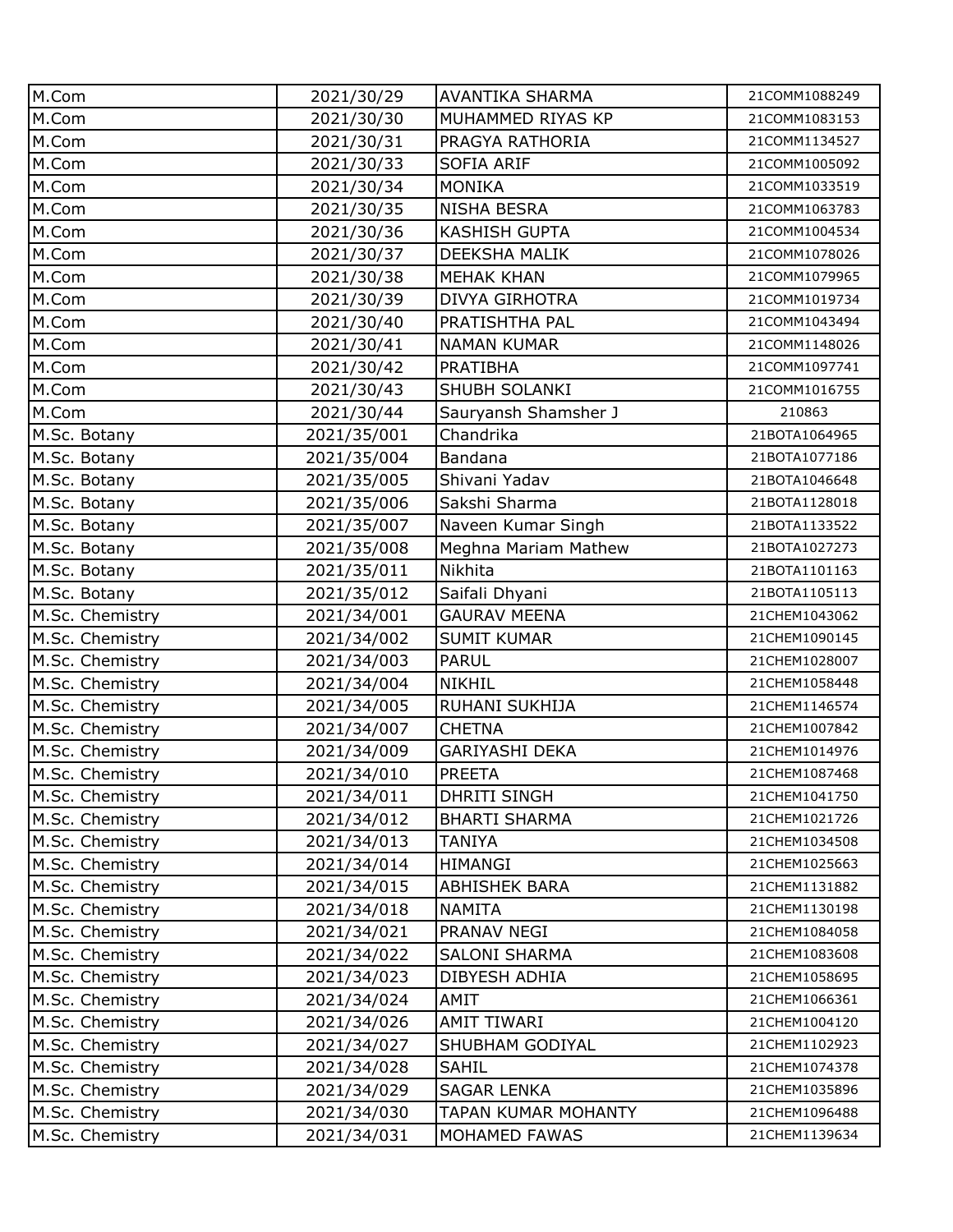| M.Sc. Chemistry   | 2021/34/032 | <b>KANHAIYA</b>              | 21CHEM1040743 |
|-------------------|-------------|------------------------------|---------------|
| M.Sc. Chemistry   | 2021/34/033 | <b>DEEPAK KUMAR</b>          | 21CHEM1032266 |
| M.Sc. Chemistry   | 2021/34/034 | <b>SAKSHAM TYAGI</b>         | 21CHEM1033213 |
| M.Sc. Chemistry   | 2021/34/035 | <b>ABHISHEK SINGH</b>        | 21CHEM1115280 |
| M.Sc. Chemistry   | 2021/34/036 | SANDEEP KUMAR PRAJAPATI      | 21CHEM1135496 |
| M.Sc. Chemistry   | 2021/34/037 | <b>NISHA</b>                 | 21CHEM1105290 |
| M.Sc. Chemistry   | 2021/34/038 | KARISHMA KUMARI              | 21CHEM1114800 |
| M.Sc. Chemistry   | 2021/34/039 | SAHIBA KHAN                  | 21CHEM1109798 |
| M.Sc. Chemistry   | 2021/34/043 | <b>ABHISHEK BIRANA</b>       | 21CHEM1034901 |
| M.Sc. Chemistry   | 2021/34/044 | KAJAL YADAV                  | 21CHEM1085493 |
| M.Sc. Chemistry   | 2021/34/045 | <b>KHUSHBOO</b>              | 21CHEM1088907 |
| M.Sc. Chemistry   | 2021/34/047 | SHWETA SINGH                 | 21CHEM1063293 |
| M.Sc. Chemistry   | 2021/34/048 | SHIVAM MISHRA                | 21CHEM1061893 |
| M.Sc. Chemistry   | 2021/34/049 | SOUMYADEEP BAIDYA            | 21CHEM1064424 |
| M.Sc. Chemistry   | 2021/34/051 | TAIDALA NARESH KUMAR         | 21CHEM1015431 |
| M.Sc. Chemistry   | 2021/34/052 | SHRUTI SINGH                 | 21CHEM1031288 |
| M.Sc. Chemistry   | 2021/34/053 | DEEPIKA SHARMA               | 21CHEM1094899 |
| M.Sc. Chemistry   | 2021/34/054 | SAKSHI DEVI                  | 21CHEM1143158 |
| M.Sc. Chemistry   | 2021/34/055 | <b>VISHAL</b>                | 21CHEM1067257 |
| M.Sc. Chemistry   | 2021/34/056 | <b>NEHA KAPOOR</b>           | 21CHEM1028059 |
| M.Sc. Chemistry   | 2021/34/057 | SARTHAK KAUSHIK              | 21CHEM1006371 |
| M.Sc. Chemistry   | 2021/34/058 | VIVEK KUMAR VERMA            | 21CHEM1116804 |
| M.Sc. Chemistry   | 2021/34/059 | DIVYA PANDEY                 | 21CHEM1071057 |
| M.Sc. Chemistry   | 2021/34/060 | SOUMYAJIT KAR                | 21CHEM1072632 |
| M.Sc. Chemistry   | 2021/34/061 | VAISHALI                     | 21CHEM1088426 |
| M.Sc. Chemistry   | 2021/34/062 | RINCHEN DOLMA                | 21CHEM1053729 |
| M.Sc. Chemistry   | 2021/34/063 | SHIVANI MALIK                | 21CHEM1059314 |
| M.Sc. Chemistry   | 2021/34/065 | <b>STEFFI CHOUDHARY</b>      | 21CHEM1049168 |
| M.Sc. Chemistry   | 2021/34/066 | RAKESH KUMAR BEHERA          | 21CHEM1130950 |
| M.Sc. Chemistry   | 2021/34/068 | <b>BIDYUT CHUTIA</b>         | 21CHEM1139783 |
| M.Sc. Chemistry   | 2021/34/069 | <b>VANDANA</b>               | 21CHEM1040470 |
| M.Sc. Mathematics | 2021/27/02  | <b>SHIVANI VERMA</b>         | 21MATH1084420 |
| M.Sc. Mathematics | 2021/27/03  | <b>TEJASWANI</b>             | 21MATH1001663 |
| M.Sc. Mathematics | 2021/27/05  | SHWETA AGGARWAL              | 21MATH1029269 |
| M.Sc. Mathematics | 2021/27/10  | <b>JITENDRA KUMAR MOURYA</b> | 21MATH1035074 |
| M.Sc. Mathematics | 2021/27/11  | <b>TARUN</b>                 | 21MATH1044571 |
| M.Sc. Mathematics | 2021/27/12  | <b>NISHA</b>                 | 21MATH1010768 |
| M.Sc. Mathematics | 2021/27/14  | <b>ANJALI</b>                | 21MATH1055024 |
| M.Sc. Mathematics | 2021/27/15  | <b>NEHA SHEORAN</b>          | 21MATH1047402 |
| M.Sc. Mathematics | 2021/27/17  | SAURABH PANDEY               | 21MATH1063451 |
| M.Sc. Mathematics | 2021/27/19  | RITIKA SINGH                 | 21MATH1123291 |
| M.Sc. Mathematics | 2021/27/20  | SONIA                        | 21MATH1084615 |
| M.Sc. Mathematics | 2021/27/21  | <b>ASHWANI KUMAR</b>         | 21MATH1015748 |
| M.Sc. Mathematics | 2021/27/23  | <b>VISHAL</b>                | 21MATH1064746 |
| M.Sc. Mathematics | 2021/27/25  | PRIYA SINGH                  | 21MATH1112208 |
| M.Sc. Mathematics | 2021/27/26  | <b>DOLLY</b>                 | 21MATH1049789 |
| M.Sc. Mathematics | 2021/27/27  | KHUSHI KUMARI                | 21MATH1076088 |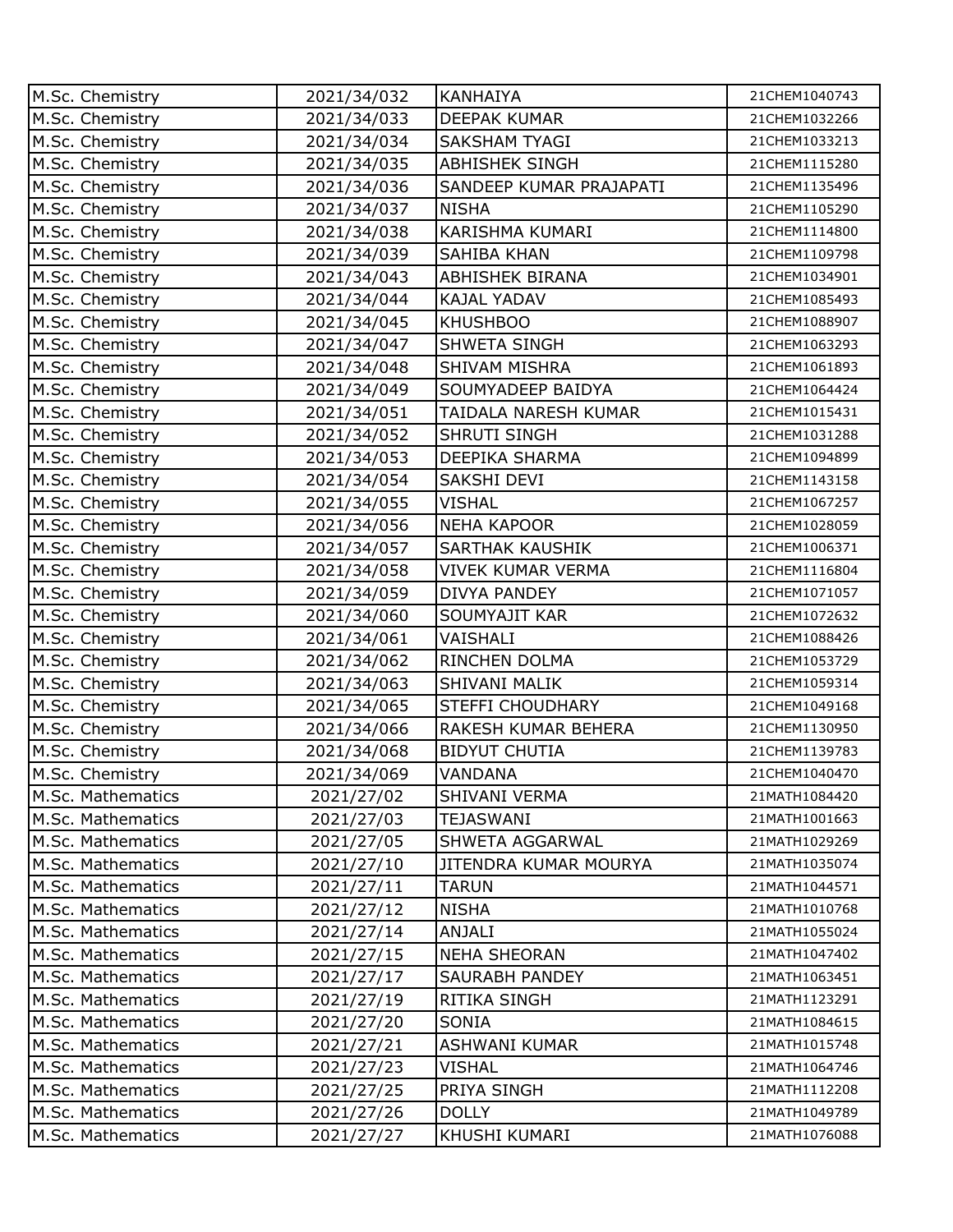| M.Sc. Mathematics | 2021/27/28     | <b>IJAZ AHMED</b>     | 21MATH1091955 |
|-------------------|----------------|-----------------------|---------------|
| M.Sc. Mathematics | 2021/27/29     | <b>KRISHAN KUMAR</b>  | 21MATH1022684 |
| M.Sc. Mathematics | 2021/27/30     | <b>DHANRAJ MEENA</b>  | 21MATH1011890 |
| M.Sc. Mathematics | 2021/27/32     | APARNA YADAV          | 21MATH1123980 |
| M.Sc. Mathematics | 2021/27/34     | PRIYANKA              | 21MATH1054875 |
| M.Sc. Mathematics | 2021/27/36     | <b>GOVIND PANDEY</b>  | 21MATH1055399 |
| M.Sc. Mathematics | 2021/27/37     | SHUBHAM RAI           | 21MATH1049788 |
| M.Sc. Mathematics | 2021/27/38     | <b>SUBHA YADAV</b>    | 21MATH1039929 |
| M.Sc. Mathematics | 2021/27/39     | <b>TANNU SONI</b>     | 21MATH1102207 |
| M.Sc. Mathematics | 2021/27/40     | <b>SAMEENA TASNIM</b> | 21MATH1138524 |
| M.Sc. Mathematics | 2021/27/41     | SHUBHANGI SINGH       | 21MATH1006570 |
| M.Sc. Mathematics | 2021/27/43     | <b>KIRAN</b>          | 21MATH1097561 |
| M.Sc. Mathematics | 2021/27/44     | <b>KAJAL SHARMA</b>   | 21MATH1055591 |
| M.Sc. Mathematics | 2021/27/45     | RAHUL CHOUDHARY       | 21MATH1120619 |
| M.Sc. Mathematics | 2021/27/47     | NIKITA SHARMA         | 21MATH1054214 |
| M.Sc. Mathematics | 2021/27/48     | <b>PURTY KAPOOR</b>   | 21MATH1089049 |
| M.Sc. Mathematics | 2021/27/49     | <b>SHIVANI MOR</b>    | 21MATH1014646 |
| M.Sc. Mathematics | 2021/27/50     | PRASHANT RAJ          | 21MATH1094188 |
| M.Sc. Mathematics | 2021/27/51     | <b>SOURAV JHA</b>     | 21MATH1101542 |
| M.Sc. Mathematics | 2021/27/53     | <b>BHASKAR</b>        | 21MATH1003033 |
| M.Sc. Mathematics | 2021/27/54     | ASHISH KUMAR PATEL    | 21MATH1074437 |
| M.Sc. Mathematics | 2021/27/55     | SHUBHI GUPTA          | 21MATH1133621 |
| M.Sc. Mathematics | 2021/27/57     | <b>NISHA</b>          | 21MATH1052030 |
| M.Sc. Mathematics | 2021/27/59     | NAMIKA MANGLA         | 21MATH1015003 |
| M.Sc. Mathematics | 2021/27/60     | <b>ABHISHEK SINGH</b> | 21MATH1092712 |
| M.Sc. Mathematics | 2021/27/61     | SARITA SAGAR          | 21MATH1130381 |
| M.Sc. Mathematics | 2021/27/62     | ABHILASH              | 21MATH1048636 |
| M.Sc. Mathematics | 2021/27/63     | <b>SARITA</b>         | 21MATH1087232 |
| M.Sc. Mathematics | 2021/27/64     | <b>MANISH RAJ</b>     | 21MATH1103266 |
| M.Sc. Mathematics | 2021/27/65     | <b>KARTIKEY MEENA</b> | 21MATH1096569 |
| M.Sc. Mathematics | 2021/27/66     | <b>RAVINDER KUMAR</b> | 21MATH1009227 |
| M.Sc. Mathematics | 2021/27/67     | <b>KUNAL BANSAL</b>   | 21MATH1013749 |
| M.Sc. Mathematics | 2021/27/68     | <b>VISHAL GAUTAM</b>  | 21MATH1072293 |
| M.Sc. Mathematics | 2021/27/69     | KETHAVATH AMBI DAS    | 21MATH1099791 |
| M.Sc. Mathematics | 2021/27/71     | <b>ANITA YADAV</b>    | 21MATH1112373 |
| M.Sc. Mathematics | 2021/27/72     | <b>AJAY KUMAR</b>     | 21MATH1063825 |
| M.Sc. O.R.        | 2021/PG/OR/001 | <b>ANIRBAN DAS</b>    | 210RES1101169 |
| M.Sc. O.R.        | 2021/PG/OR/002 | MOHIT TOKAS           | 210RES1003238 |
| M.Sc. O.R.        | 2021/PG/OR/003 | OINDRILA BANERJEE     | 210RES1095482 |
| M.Sc. O.R.        | 2021/PG/OR/004 | <b>RITOBAN SEN</b>    | 210RES1090424 |
| M.Sc. O.R.        | 2021/PG/OR/005 | <b>MOHIT GARG</b>     | 210RES1027268 |
| M.Sc. O.R.        | 2021/PG/OR/006 | <b>VIPASH SHARMA</b>  | 210RES1148094 |
| M.Sc. O.R.        | 2021/PG/OR/007 | <b>AAYUSHI JAIN</b>   | 210RES1053982 |
| M.Sc. O.R.        | 2021/PG/OR/008 | <b>ISHA JAIN</b>      | 210RES1041512 |
| M.Sc. O.R.        | 2021/PG/OR/010 | <b>ABIR DAS</b>       | 210RES1051172 |
| M.Sc. O.R.        | 2021/PG/OR/011 | <b>ANJALI CHAUHAN</b> | 210RES1032354 |
| M.Sc. O.R.        | 2021/PG/OR/012 | <b>SHREYA SINGH</b>   | 210RES1023563 |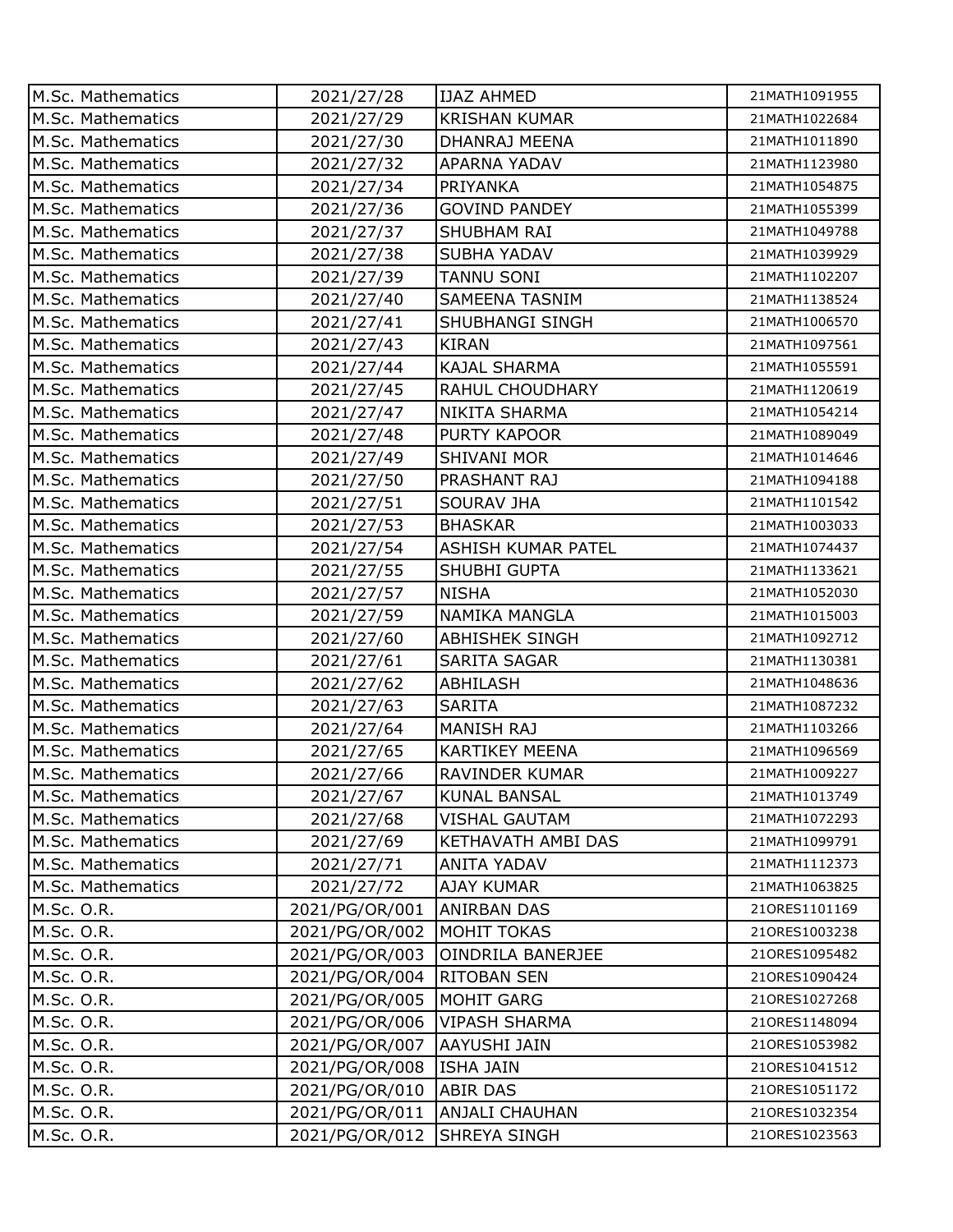| M.Sc. O.R.    | 2021/PG/OR/014   PREETI |                                 | 210RES1100370 |
|---------------|-------------------------|---------------------------------|---------------|
| M.Sc. O.R.    |                         | 2021/PG/OR/015 ABHISHIKT TIRKEY | 210RES1153386 |
| M.Sc. O.R.    | 2021/PG/OR/016          | <b>PRATYUSH MISHRA</b>          | 210RES1144480 |
| M.Sc. O.R.    | 2021/PG/OR/018          | <b>ANUSHKA GOYAL</b>            | 210RES1079273 |
| M.Sc. O.R.    | 2021/PG/OR/019          | <b>SHUBHAM KADWAL</b>           | 210RES1073646 |
| M.Sc. O.R.    | 2021/PG/OR/021          | <b>HEMANT</b>                   | 210RES1117066 |
| M.Sc. O.R.    | 2021/PG/OR/023          | <b>AMAN DOGRA</b>               | 210RES1140349 |
| M.Sc. O.R.    | 2021/PG/OR/024          | <b>MUSKAN SINGHAL</b>           | 210RES1106968 |
| M.Sc. O.R.    | 2021/PG/OR/025          | <b>AAKASH</b>                   | 210RES1061305 |
| M.Sc. Physics | 2021/33/001             | CHINMAY KUMAR MOHANTY           | 21PHYS1030119 |
| M.Sc. Physics | 2021/33/002             | <b>DEEPIKA</b>                  | 21PHYS1037326 |
| M.Sc. Physics | 2021/33/003             | SACHIET KAPUR                   | 21PHYS1044922 |
| M.Sc. Physics | 2021/33/004             | VIRINDA GOYAL                   | 21PHYS1027388 |
| M.Sc. Physics | 2021/33/005             | PRAUTEETO RAY                   | 21PHYS1086890 |
| M.Sc. Physics | 2021/33/007             | <b>ANIKET KUMAR</b>             | 21PHYS1064966 |
| M.Sc. Physics | 2021/33/012             | <b>SARAT BHUYAN</b>             | 21PHYS1145948 |
| M.Sc. Physics | 2021/33/013             | VAISHNAVI SRIVASTAVA            | 21PHYS1021800 |
| M.Sc. Physics | 2021/33/014             | <b>ABHINEET</b>                 | 21PHYS1103568 |
| M.Sc. Physics | 2021/33/015             | <b>GOURI</b>                    | 21PHYS1129695 |
| M.Sc. Physics | 2021/33/016             | <b>ARJUN</b>                    | 21PHYS1009311 |
| M.Sc. Physics | 2021/33/017             | <b>SAURAV SHARMA</b>            | 21PHYS1019069 |
| M.Sc. Physics | 2021/33/018             | <b>CHETNA</b>                   | 21PHYS1016387 |
| M.Sc. Physics | 2021/33/019             | <b>NEHA</b>                     | 21PHYS1102449 |
| M.Sc. Physics | 2021/33/020             | <b>ROHIT KUMAR</b>              | 21PHYS1140215 |
| M.Sc. Physics | 2021/33/021             | <b>AMIT KUMAR</b>               | 21PHYS1070858 |
| M.Sc. Physics | 2021/33/022             | <b>PRINCE</b>                   | 21PHYS1005780 |
| M.Sc. Physics | 2021/33/023             | KSHETRIMAYUM BANDANA DEVI       | 21PHYS1004668 |
| M.Sc. Physics | 2021/33/025             | <b>LAXMIBHISHEK</b>             | 21PHYS1044242 |
| M.Sc. Physics | 2021/33/026             | <b>MAYANK MEENA</b>             | 21PHYS1074112 |
| M.Sc. Physics | 2021/33/027             | JASVINDER SINGH MEHLA           | 21PHYS1050617 |
| M.Sc. Physics | 2021/33/029             | <b>PARTH GOEL</b>               | 21PHYS1004051 |
| M.Sc. Physics | 2021/33/030             | RISHU KUMARI                    | 21PHYS1003849 |
| M.Sc. Physics | 2021/33/031             | <b>ISHIKA RAJPAL</b>            | 21PHYS1021621 |
| M.Sc. Physics | 2021/33/033             | <b>NISHA</b>                    | 21PHYS1075442 |
| M.Sc. Physics | 2021/33/034             | HARSH JAYESHKUMAR MEHTA         | 21PHYS1115510 |
| M.Sc. Physics | 2021/33/035             | ROSHNI JHARBADE                 | 21PHYS1050351 |
| M.Sc. Physics | 2021/33/036             | PUNIT KUMAR GUPTA               | 21PHYS1072587 |
| M.Sc. Physics | 2021/33/037             | <b>VINEET CHAUHAN</b>           | 21PHYS1069262 |
| M.Sc. Physics | 2021/33/038             | SANDEEP                         | 21PHYS1082560 |
| M.Sc. Physics | 2021/33/039             | ASHISH KUMAR CHAUDHARY          | 21PHYS1078642 |
| M.Sc. Physics | 2021/33/040             | POOJA                           | 21PHYS1044517 |
| M.Sc. Physics | 2021/33/042             | AKASH KUMAR KUMAR               | 21PHYS1070789 |
| M.Sc. Physics | 2021/33/043             | RAMENDRA GUPTA                  | 21PHYS1100160 |
| M.Sc. Physics | 2021/33/044             | KAMLESH KUMAR SAINI             | 21PHYS1107048 |
| M.Sc. Physics | 2021/33/045             | ADITYA KUMAR                    | 21PHYS1128176 |
| M.Sc. Physics | 2021/33/047             | ROHIT LOHAN                     | 21PHYS1091355 |
| M.Sc. Physics | 2021/33/053             | <b>KAJAL</b>                    | 21PHYS1113783 |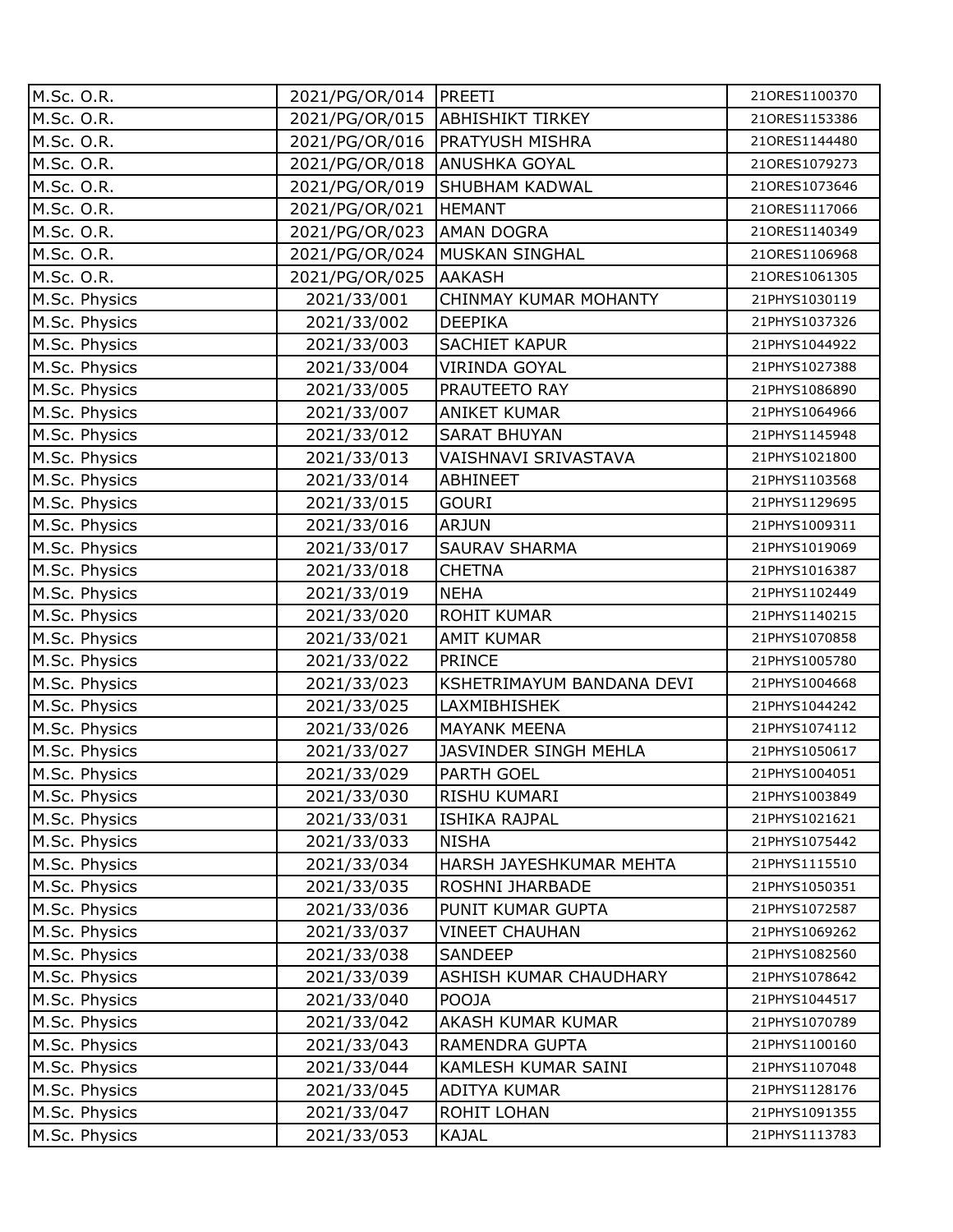| M.Sc. Physics    | 2021/33/054                   | <b>BHASHIT SHINDE</b>             | 21PHYS1108875 |
|------------------|-------------------------------|-----------------------------------|---------------|
| M.Sc. Physics    | 2021/33/056                   | <b>ARPITA DEBNATH</b>             | 21PHYS1008664 |
| M.Sc. Physics    | 2021/33/057                   | <b>ADITYA VERMA</b>               | 21PHYS1068690 |
| M.Sc. Physics    | 2021/33/058                   | PRAVIN BHIMASHANKAR KAMALE        | 21PHYS1102495 |
| M.Sc. Physics    | 2021/33/061                   | <b>JASBIR SINGH</b>               | 21PHYS1061737 |
| M.Sc. Physics    | 2021/33/062                   | SNEHA JOSEPH                      | 21PHYS1038079 |
| M.Sc. Physics    | 2021/33/063                   | SAMARJIT KALITA                   | 21PHYS1118180 |
| M.Sc. Physics    | 2021/33/065                   | URVESH RAMESHBHAI PRAJAPATI       | 21PHYS1152409 |
| M.Sc. Physics    | 2021/33/066                   | <b>DEVENDRA SINGH</b>             | 21PHYS1044423 |
| M.Sc. Physics    | 2021/33/067                   | HIMANSHU CHOUDHARY                | 21PHYS1105417 |
| M.Sc. Physics    | 2021/33/068                   | BHAVANI SHANKAR DHANDHAL          | 21PHYS1109532 |
| M.Sc. Physics    | 2021/33/069                   | <b>KARMVEER ORAON</b>             | 21PHYS1087155 |
| M.Sc. Physics    | 2021/33/070                   | <b>ABHIJITH S</b>                 | 21PHYS1103458 |
| M.Sc. Physics    | 2021/33/071                   | DEEPIKA GOYAL                     | 21PHYS1027387 |
| M.Sc. Physics    | 2021/33/072                   | <b>DEEPASHA</b>                   | 21PHYS1072350 |
| M.Sc. Physics    | 2021/33/074                   | ABHINAV AGRAWAT                   | 21PHYS1113232 |
| M.Sc. Physics    | 2021/33/075                   | <b>ARPIT SINGH</b>                | 21PHYS1056234 |
| M.Sc. Physics    | 2021/33/077                   | SHAILENDRA KUMAR                  | 21PHYS1147520 |
| M.Sc. Physics    | 2021/33/079                   | PRIYANK JOHN                      | 21PHYS1046148 |
| M.Sc. Physics    | 2021/33/080                   | <b>ANANT JAWLA</b>                | 21PHYS1107329 |
| M.Sc. Physics    | 2021/33/081                   | SURESH DEWASI                     | 21PHYS1115407 |
| M.Sc. Physics    | 2021/33/082                   | <b>GOPIKA R</b>                   | 21PHYS1016953 |
| M.Sc. Physics    | 2021/33/084                   | <b>NISHU</b>                      | 21PHYS1026421 |
| M.Sc. Physics    | 2021/33/085                   | <b>TANUL</b>                      | 21PHYS1052987 |
| M.Sc. Physics    | 2021/33/086                   | DEEPALI BISHT                     | 21PHYS1057640 |
| M.Sc. Physics    | 2021/33/087                   | KHUSHBOO SONI                     | 21PHYS1059804 |
| M.Sc. Physics    | 2021/33/089                   | <b>ALANKAR SINGH</b>              | 21PHYS1014640 |
| M.Sc. Physics    | 2021/33/090                   | KOMAL YADAV                       | 21PHYS1062545 |
| M.Sc. Physics    | 2021/33/091                   | <b>AKASH SHARMA</b>               | 21PHYS1053377 |
| M.Sc. Physics    | 2021/33/092                   | RAKESH KUMAR                      | 21PHYS1017903 |
| M.Sc. Physics    | 2021/33/094                   | AJAY SHARMA                       | 21PHYS1115939 |
| M.Sc. Physics    | 2021/33/095                   | <b>ANURAG</b>                     | 21PHYS1091565 |
| M.Sc. Physics    | 2021/33/097                   | JYOTIDARSHAN DEBIDUTTA OJHA       | 21PHYS1110982 |
| M.Sc. Physics    | 2021/33/098                   | <b>RAHUL</b>                      | 21PHYS1081764 |
| M.Sc. Physics    | 2021/33/100                   | <b>DIVYA</b>                      | 21PHYS1052212 |
| M.Sc. Physics    | 2021/33/101                   | MOHIT                             | 21PHYS1084948 |
| M.Sc. Physics    | 2021/33/102                   | SARIGA A                          | 21PHYS1006124 |
| M.Sc. Statistics | 2021/PG/STA/002               | <b>APOORV MISHRA</b>              | 21STAT1073013 |
| M.Sc. Statistics | 2021/PG/STA/003 ARYAN         |                                   | 21STAT1082841 |
| M.Sc. Statistics | 2021/PG/STA/005 ANIKET ROUTH  |                                   | 21STAT1054374 |
| M.Sc. Statistics |                               | 2021/PG/STA/007   NIRNAY VARDHAN  | 21STAT1011544 |
| M.Sc. Statistics | 2021/PG/STA/010               | HRITIK RAGHUNATH CHAVAN           | 21STAT1051897 |
| M.Sc. Statistics | 2021/PG/STA/013 SWATI GUPTA   |                                   | 21STAT1054001 |
| M.Sc. Statistics | 2021/PG/STA/014               | <b>AADITYA AGARWAL</b>            | 21STAT1065242 |
| M.Sc. Statistics | 2021/PG/STA/015   VANSH CHUGH |                                   | 21STAT1012123 |
| M.Sc. Statistics |                               | 2021/PG/STA/016   ABHRARAJ HALDAR | 21STAT1101279 |
| M.Sc. Statistics | 2021/PG/STA/017               | <b>RITHIK RAINA</b>               | 21STAT1065146 |